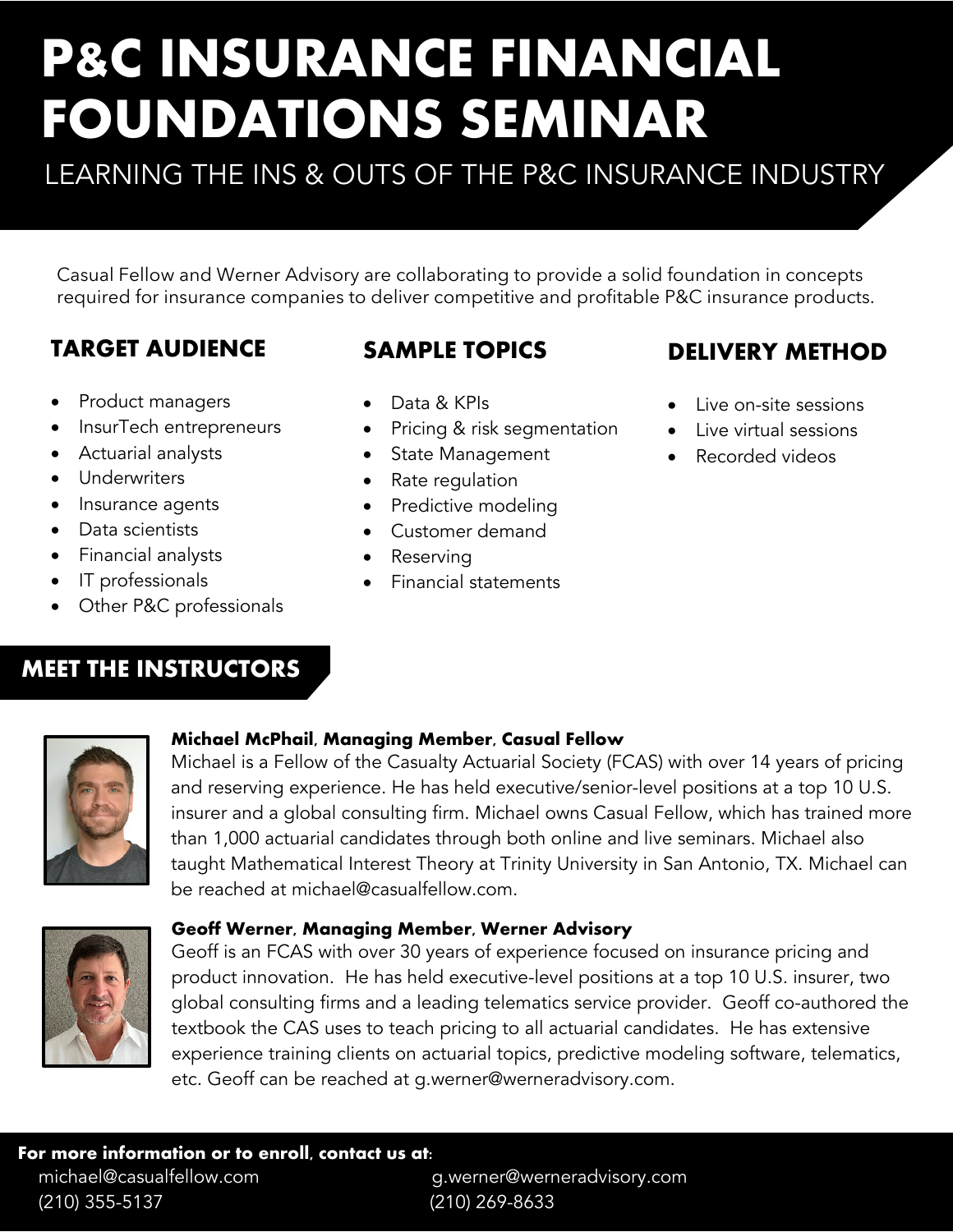#### **P&C INSURANCE FINANCIAL FOUNDATIONS SEMINAR - SYLLABUS**

## **FOUNDATIONS (1/2 Day)**

| <b>TOPIC</b>               | <b>CONTENT</b>                                                       |
|----------------------------|----------------------------------------------------------------------|
| <b>Insurance Functions</b> | Roles of Product Management, Claims, Underwriting and Actuary        |
| <b>Insurance Terms</b>     | Key terms: exposure, premium, loss, expense, profit                  |
| Fundamental                | Fundamental insurance equation; compare/contrast to the standard     |
| Insurance Equation         | economic equation: $Price = Cost + Profit$                           |
| <b>Insurance Metrics</b>   | Key metrics: frequency, severity, pure premium, loss ratio, loss     |
|                            | adjustment expense ratio, underwriting expense ratio, operating      |
|                            | expense ratio, combined ratio, retention rate, close rate            |
| Insurance Data             | Insurance exposure, premium and loss data:                           |
|                            | • In-force, written and earned                                       |
|                            | • Calendar year, accident year and policy year                       |
| Investment Income          | Introduction to source and importance of insurance investment income |
| Reinsurance                | Role of reinsurance and identification of the basic types            |
| Rating Manual              | Components of a rating manual and calculating an insurance premium   |

**For more information or to enroll, contact us at:**<br>michael@casualfellow.com

(210) 355-5137 (210) 269-8633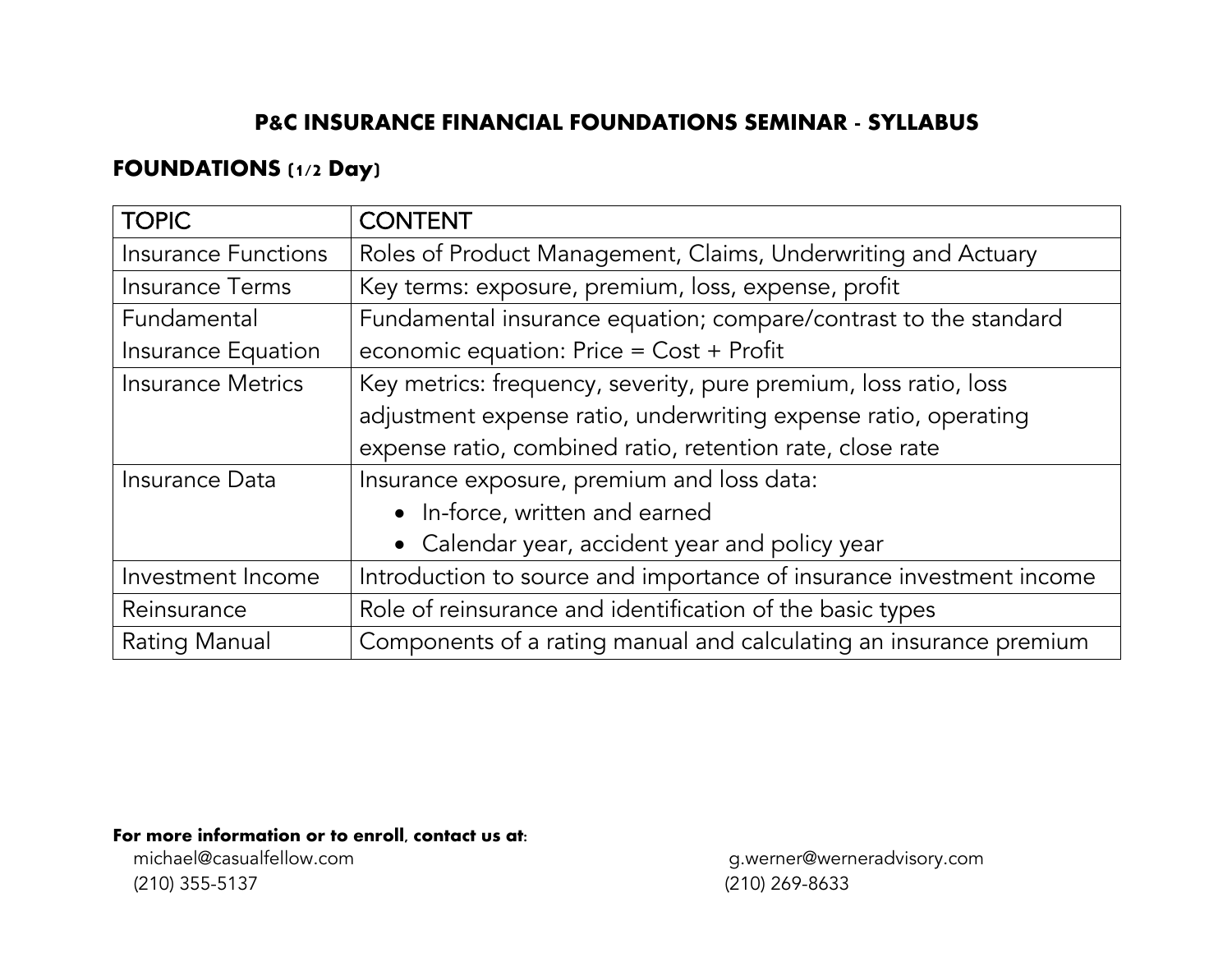## **RATEMAKING (3/4 Day)**

| <b>TOPIC</b>             | <b>CONTENT</b>                                                        |
|--------------------------|-----------------------------------------------------------------------|
| Overall Indications      | Indication formula and adjustments for each component:                |
|                          | • Data: types and aggregation methods                                 |
|                          | • Premium: on-level, premium trend                                    |
|                          | • Losses: development, trend, large losses, reinsurance               |
|                          | • Loss Adjustment Expenses: ALAE and ULAE                             |
|                          | • Underwriting Expenses: fixed and variable                           |
|                          | • Profit: approaches to determine underwriting profit provision       |
|                          | • Credibility: measuring and incorporating reliability of indications |
| <b>Risk Segmentation</b> | Importance of segmentation and determination of rating relativities:  |
|                          | • Competitive advantage vs. adverse selection                         |
|                          | • Predictive modeling and traditional approaches                      |
|                          | • Dangers of univariate decision-making                               |

**For more information or to enroll, contact us at:**<br>michael@casualfellow.com

(210) 355-5137 (210) 269-8633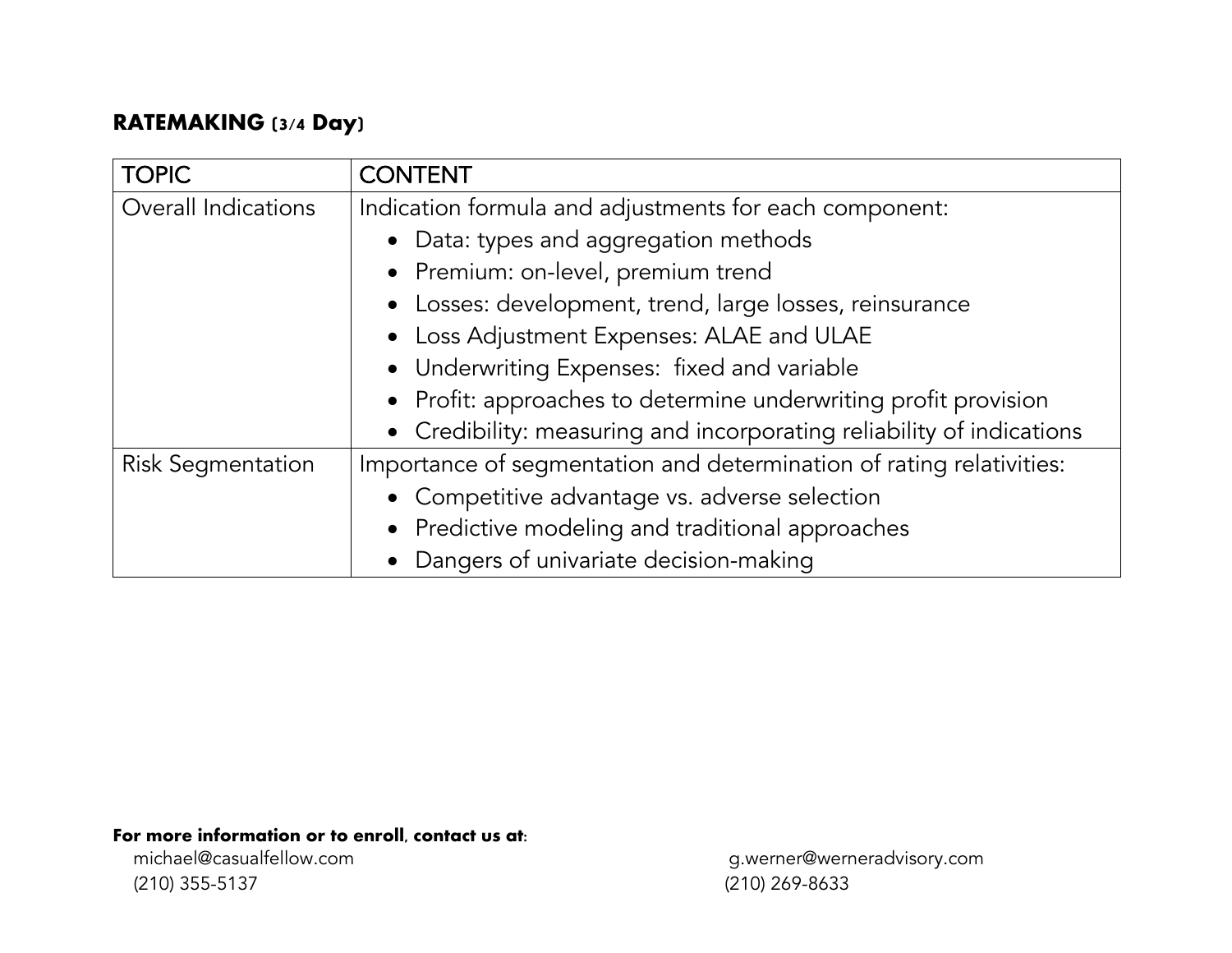# **PRODUCT MANAGEMENT (1/2 Day)**

| <b>TOPIC</b>            | <b>CONTENT</b>                                                   |
|-------------------------|------------------------------------------------------------------|
| <b>State Management</b> | Managing a portfolio holistically                                |
| Pricing                 | Non-actuarial considerations that factor into pricing decisions: |
| Considerations          | • Competition                                                    |
|                         | • Customer disruption                                            |
|                         | Customer demand                                                  |
| Regulation              | Role and impact of state rate regulation                         |
|                         | Practical considerations of different types of regulation        |
|                         | Different approaches for navigating the U.S. regulatory system   |
| Monitoring              | Key performance indicators (KPIs)                                |
| <b>Action Levers</b>    | Pricing vs. non-pricing levers:                                  |
|                         | • Pricing                                                        |
|                         | • Marketing                                                      |
|                         | Claims                                                           |
|                         | • Underwriting                                                   |

# **For more information or to enroll, contact us at:**<br>michael@casualfellow.com

(210) 355-5137 (210) 269-8633